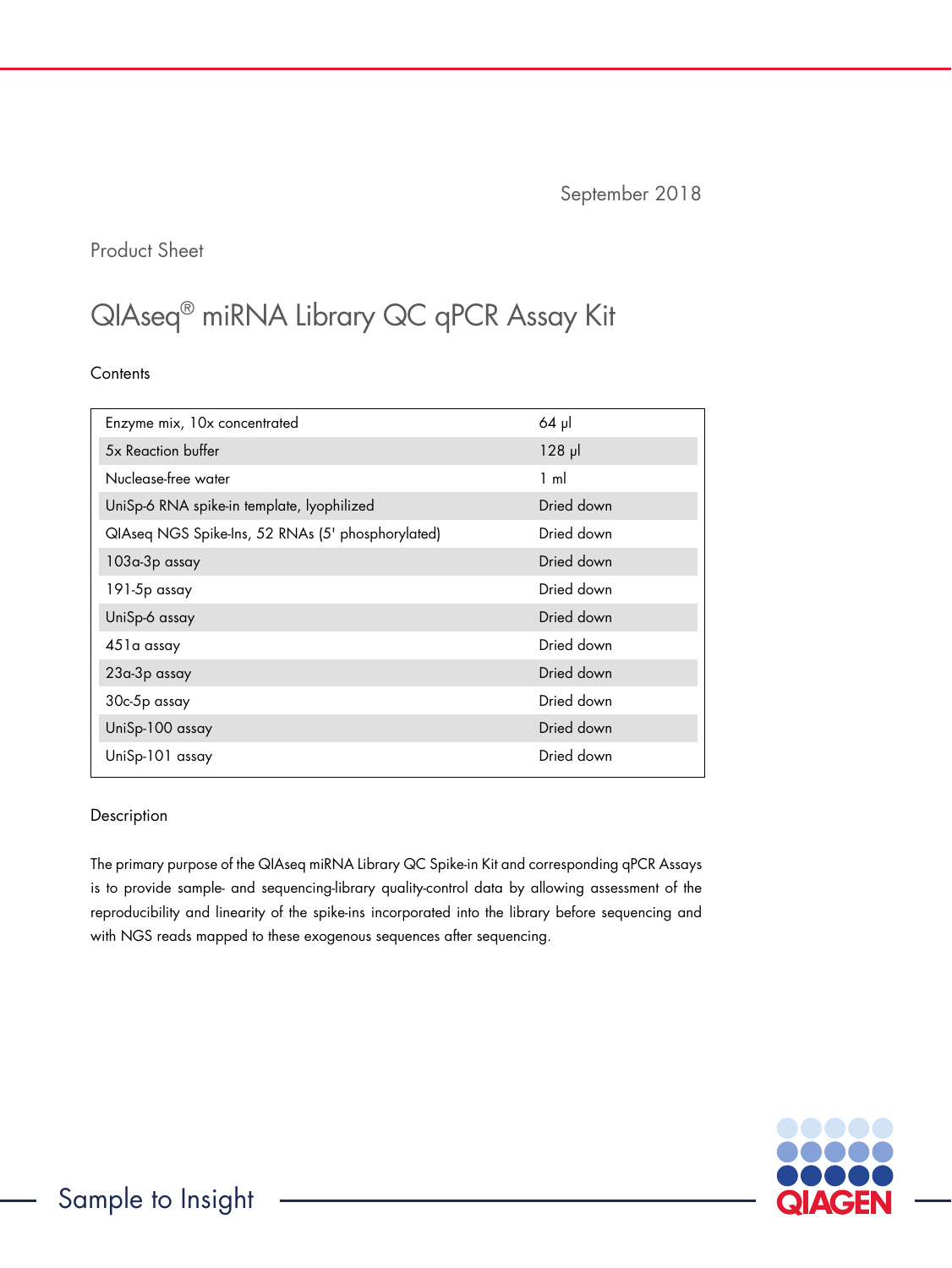We highly recommend the QIAseq miRNA Library Kits when constructing a small RNA NGS library and using unique molecular indexing (UMI) during data analysis. The quality of the library can be assessed by using the QIAseq miRNA Library QC PCR Panel Kit (cat. no. 331541) or the QIAseq miRNA Library QC qPCR Assay Kit (cat. no. 331551).

For instructions on how to use the QIAseq miRNA Library QC qPCR Assay Kit, please refer to the QIAseq miRNA Library QC PCR Handbook, which can be downloaded from <www.qiagen.com/HB-2437>.

#### Assay information

| Assay target | Mat. no. | Assay cat. no. | Assay target | Mat. no. | Assay cat. no. |
|--------------|----------|----------------|--------------|----------|----------------|
| miR-103a-3p  | 339306   | YP00204063     | $miR-23a-3p$ | 339306   | YP00204772     |
| miR-191-5p   | 339306   | YP00204306     | $mR-30c-5p$  | 339306   | YP00204783     |
| UniSp-6      | 339306   | YP00203954     | $UniSp-100$  | 339306   | YP02119306     |
| $miR-451a$   | 339306   | YP02119305     | $UniSp-101$  | 339306   | YP02119307     |
|              |          |                |              |          |                |

#### Shipping and storage

The QIAseq miRNA Library QC Spike-ins are shipped on dry ice. All components should be stored immediately at –20°C. After resuspension, it is recommended to store the QIAseq NGS Spike-ins in aliquots at –20°C to avoid repeated freeze-thaw cycles. Under these conditions, all components are stable until the expiry date listed on the vial.

#### Safety information

When working with chemicals, always wear a suitable lab coat, disposable gloves and protective goggles. For more information, please consult the appropriate safety data sheets (SDSs). These are available online in convenient and compact PDF format at www.qiagen.com/safety, where you can find, view and print the SDS for each QIAGEN kit and kit component.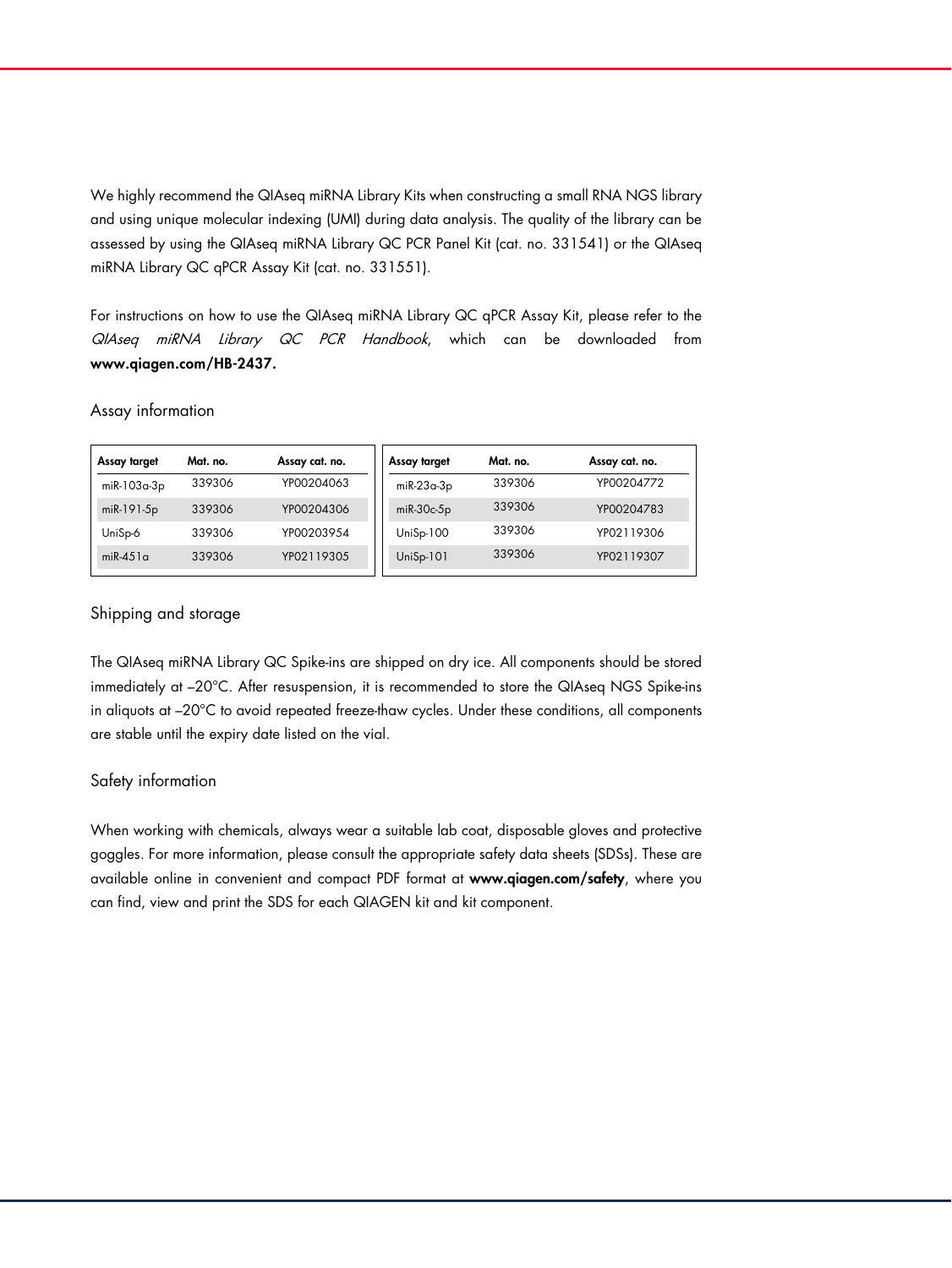# Ordering Information

| Product                                   | <b>Contents</b>                                                                                                                                                                       | Cat. no. |
|-------------------------------------------|---------------------------------------------------------------------------------------------------------------------------------------------------------------------------------------|----------|
| QlAseq miRNA Library<br>QC qPCR Assay Kit | Enzyme mix, 5x reaction buffer, nuclease-free water,<br>QIAseq miRNA Library QC Spike-ins, 8 PCR assays in<br>tube format                                                             | 331551   |
| QlAseq miRNA Library<br>QC Spike-in (96)  | 52 RNAs (5' phosphorylated), dried down in one tube,<br>nuclease-free water                                                                                                           | 331535   |
| QlAseq miRNA Library<br>Kit (96)          | For 96 sequencing prep reactions: 3' ligation, 5'<br>ligation, reverse transcription, cDNA cleanup, library<br>amplification and library cleanup reagents; quality<br>control primers | 331505   |
| QlAseq miRNA Library<br>Kit (12)          | For 12 sequencing prep reactions: 3' ligation, 5'<br>ligation, reverse transcription, cDNA cleanup, library<br>amplification and library cleanup reagents; quality<br>control primers | 331502   |
| QlAseq miRNA 96<br>Index IL (96)          | Sequencing adapters, primers and custom indexes<br>compatible with Illumina® platforms; breakable, HT<br>format (dried primers) with 96 indexes for 96 samples                        | 331565   |
| QlAseq miRNA 48<br>Index IL (96)          | Sequencing adapters, primers and indexes compatible<br>with Illumina platforms; two 48 indexes for 96 samples                                                                         | 331595   |
| QlAseq miRNA 12<br>Index IL (12)          | Sequencing adapters, primers and indexes compatible<br>with Illumina platforms; 12 indexes for 12 samples                                                                             | 331592   |
| QlAseq miRNA 48<br>Index TF (96)          | Sequencing adapters, primers and custom indexes<br>compatible with Thermo Fisher Scientific® platforms;<br>2 breakable, HT format (dried primers) with 48<br>indexes for 96 samples   | 331585   |